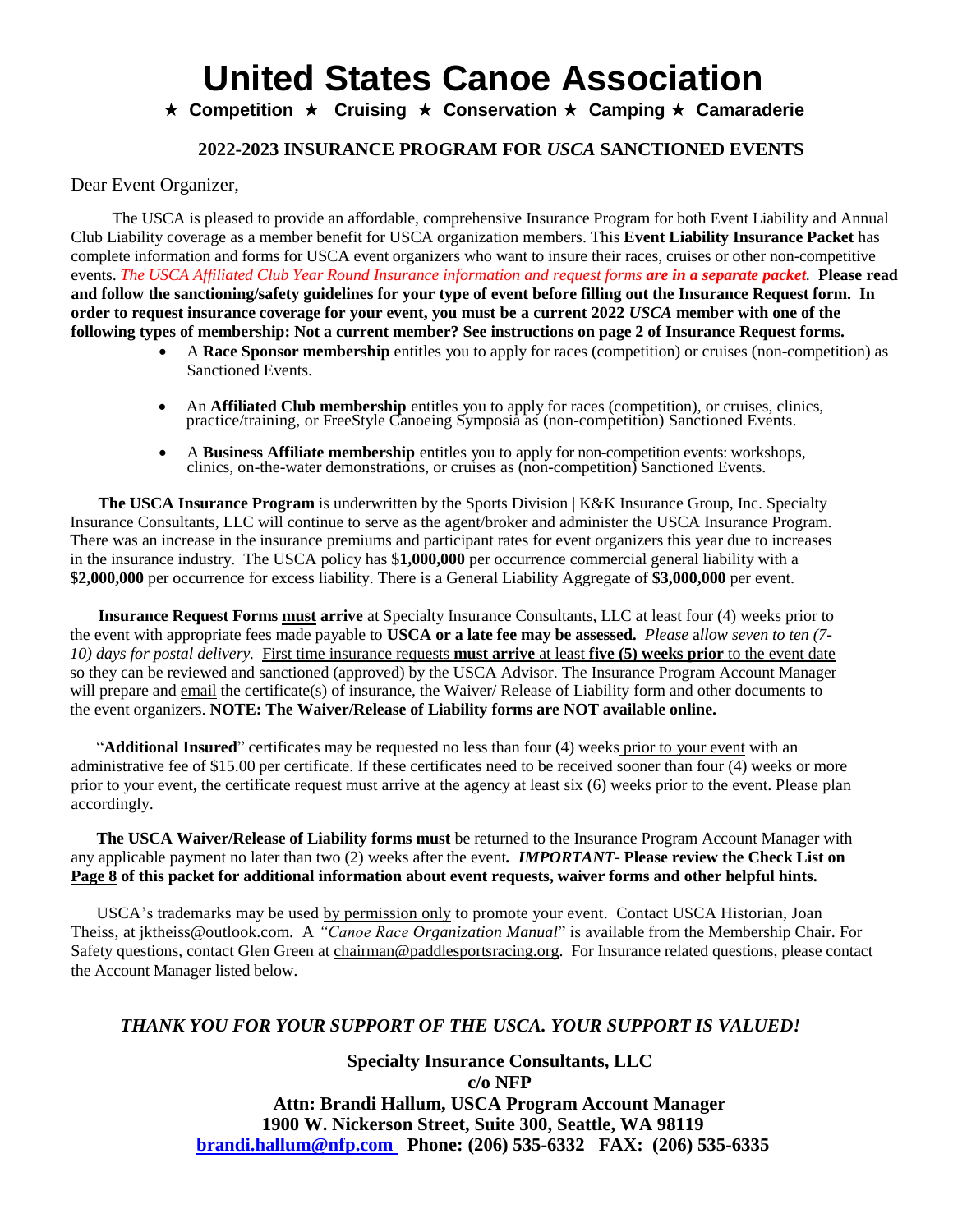**★ Competition ★ Cruising ★ Conservation ★ Camping ★ Camaraderie** 

### **COMPETITION EVENTS** *USCA* **SANCTIONING GUIDELINES**

All Insurance request forms must be completed and accompanied by the proper fees made payable to **USCA** and sent to Specialty Insurance Consultants, LLC **to arrive at least four (4) weeks prior to the event.** Forms for all *new* events must be received at the agency at least five (5) weeks prior to event in order to be reviewed and approved as a USCA Sanctioned Event by the USCA Advisor. The Insurance Program Account Manager will prepare and email the certificate(s) of insurance along with **the USCA Waiver /Release of Liability form**, post event processing form and other insurance information to the event sponsor/organizers. (Certificate(s) and documents will be emailed only.

## **COMPETITION EVENTS** (racing) **MUST FOLLOW THESE GUIDELINES**:

### THE RACE SPONSOR/ORGANIZER:

- 1. Must be a current Race Sponsor or Affiliated Club member of the *USCA*.
- 2. Must use the current *USCA Competition Rules* found on www.uscanoe.com
- 3. Must hold the race on a course not to exceed Class II (The International Scale of River Difficulty) water conditions.
- 4. Offer as many of the *USCA* National championship race classes as possible, but must hold at least one. A list of these events may be found in the USCA Competition Rules on the USCA website listed above.
- 5. Cannot change a rule after a race has started. The race sponsor/organizer cannot change the race course after a race has started (unless all of the competitors can be notified).
- 6. Must have a thought out emergency rescue plan prior to the start of the race which is discussed with the race officials, helpers, and safety boaters; and at the pre-race competitors meeting. Need to have enough safety boats to cover the race course to be able to perform a rescue and call 911, if necessary**. Shall prominently post this** *USCA Competition Event Sanctioning Guidelines* **at the start of the race for the competitors, officials, helpers, and safety boaters to read.**
- 7. Must require that, while on the water, each competitor comply with the following on life jackets:
	- a. Each competitor must have in his or her possession during the entire race an easily accessible and immediately available Personal Flotation Device (PFD) which is marked on the PFD as being approved by the United States Coast Guard. The PFD carried/worn must be appropriate for the water conditions being paddled on.
		- b. PFDs secured to a vessel (e.g. bungee cords or straps) must be able to be released quickly with one hand (securing by duct tape is prohibited – including securing to standup paddleboards).
		- c. When the water temperature is below 50ºF, each competitor shall wear a U.S. Coast Guard approved PFD.
		- d. All youth competitors 14 years of age and younger are required to wear a U.S. Coast Guard approved PFD designed for the water conditions at all times during any race.
		- e. A race sponsor/organizer may require PFDs to be worn by all competitors if the Race Sponsor/Organizer feels the conditions warrant. PFDs must be adjusted to a snug-fit and worn as the manufacturer designed them to be worn.
		- f. Federal/State/Local regulations on PFDs that are stricter than USCA rules will prevail. Some States require wearing a U.S. Coast Guard approved PFD during certain times of the year.
		- g. PFDs must be in serviceable condition and the appropriate size and fit for the intended user, and legibly marked with its USCG approval number. A PFD is NOT considered to be in serviceable condition if the PFD exhibits deteriorations that could diminish the performance of the PFD including:
			- (1) Rips, tears, or open seams in fabric or coatings, that are large enough to allow the loss of buoyant material;
			- (2) Buoyant material that has become hardened, non-resilient, permanently compressed, waterlogged, oil-soaked, or which shows evidence of fungus or mildew; or
			- (3) Loss of buoyant material or buoyant material that is not securely held in position.
		- h. Rules specific to inflatable PFDs:
			- (1) Must be U.S. Coast Guard approved.
			- (2) Must actually be worn to meet the U.S. Coast Guard requirement for having one PFD on board per person.
			- (3) Only may be used by youth under the age of 16 if the U.S. Coast Guard approves that specific model for use by youth under the age of 16 (currently none are USCG approved).
			- (4) Shall not be worn by non-swimmers, nor worn in Class II (The International Scale of River Difficulty) water conditions.

*Competition Events Guidelines page 1 of 2*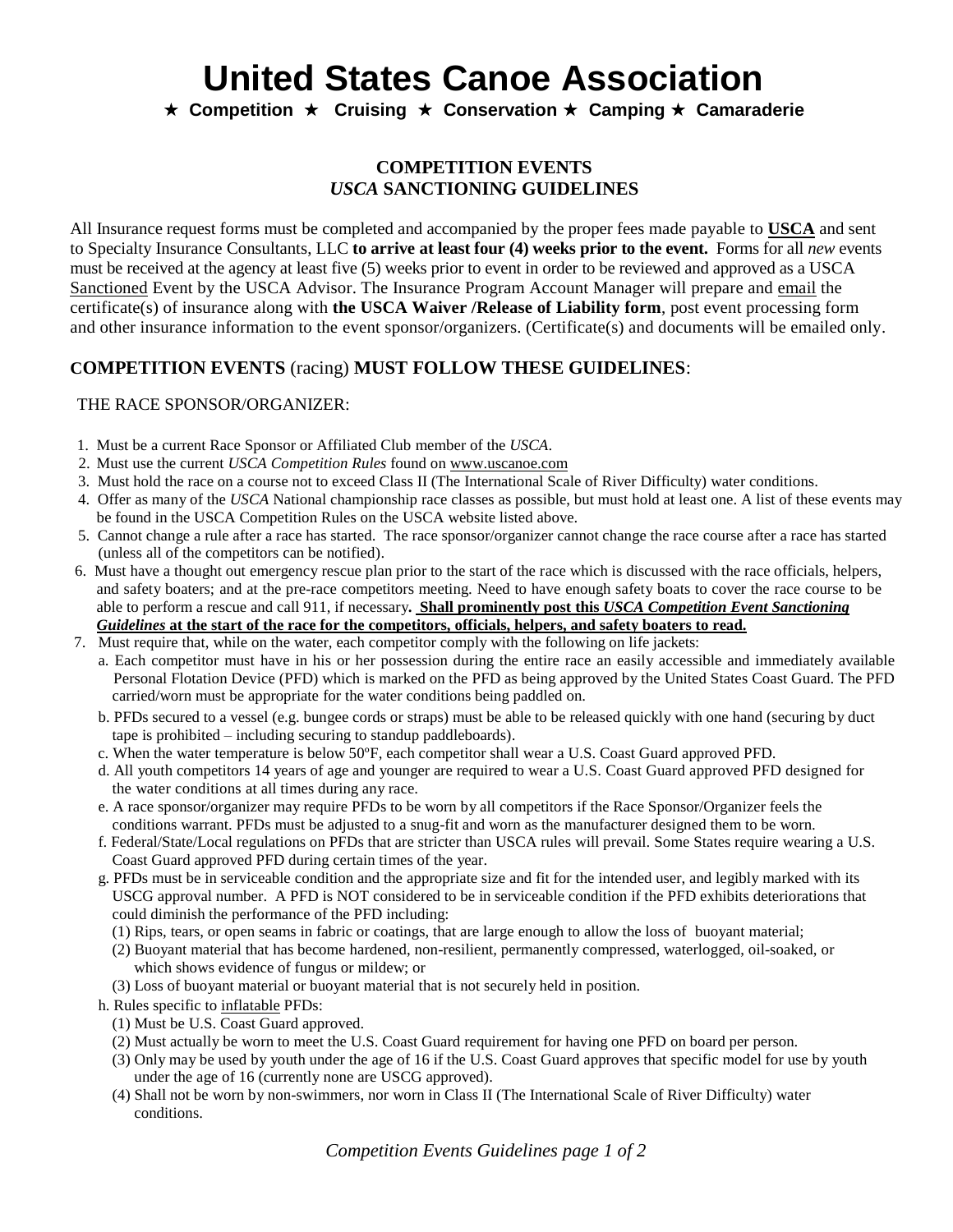**★ Competition ★ Cruising ★ Conservation ★ Camping ★ Camaraderie** 

- (5) An inflatable belt pack PFD shall be worn in the front at the waist as the manufacturer designed it.
- (6) Must be inspected by the user prior to wearing including assuring that it is equipped with a properly armed inflation mechanism, complete with a full inflation medium cartridge and status indicators showing that the inflation mechanism is properly armed (green indicator).
- i. In lieu of wearing or carrying a USCG approved PFD, a competitor older than 13 years of age may wear an inherently buoyant form filled PFD which meets *International Organization for Standardization ISO 12402-5* as long as the competitor complies with the instructions printed on the PFD, and the race organizer or a State law hasn't mandated the wearing of a higher buoyancy U.S. Coast Guard approved PFD. Must wear the ISO 12402-5 compliant PFD securely to be legal.
- 8. Must comply with the following pertaining to lightning safety:
	- a. Before a race has started: If thunder is heard and/or lightning seen, or a lightning detector indicates an approaching thunderstorm, the racers, paddlers, helpers, and spectators shall take proper shelter on shore and wait at least 30 minutes after hearing the last thunder.
	- b. Once a race has started: If lightning is seen, count the time until you hear thunder. If this time is 30 seconds (6 miles) or less, or if you do not see the lightning but hear loud thunder; get off the water immediately and seek proper shelter. The race is considered officially stopped at that moment in time, and the order of the paddlers on the race course at that instance will be considered their placement in the finishing order, based upon discussion with the racers and race officials at the finishing area. Thirty minutes after hearing the last thunder the racers may proceed down the race course. Safety boaters may retake their posts.
	- c. Large lakes can become dangerous if a squall or thunderstorm were to pass through with winds and waves which can make the lifting a paddle difficult, and swamp many paddle craft. The paddle craft would be the tallest object around and in danger of being struck by lightning. It may not be possible to get to shore in time and under a stand of trees, into a vehicle, or into a lightning protected building; or close enough to shore to paddle into a 'Zone of Lesser Probability'.(Refer to Safety page.)
- 9. The National Weather Service issues a 'Small Craft Advisory' or 'Wind Advisory' when seas or lakes can be hazardous to small boats. If either advisory is issued by the National Weather Service for the body of water the race is on, then the race shall be postponed or canceled.
- 10. One pea-less USCG compliant signal whistle must be carried in each boat, either securely affixed to a life jacket or the boat in a manner which allows quick access in a personal emergency.
- 11. Helmets must be worn, if decided by the race organizer (e.g. there is a rocky Class II section).
- 12. If a race course takes a paddler further than 500 meters (~1/3mile) from shore and winds or wind gusts in excess of 15 mph are possible on the race course, the paddler must be connected to their SUP, sit-on-top outrigger canoe, surfski by a coiled or a straight *quick-release* ankle or calf or waist leash. Unless you are in large shore break conditions, always use a leash in strong winds. Lightweight boats can blow away from you faster than you can swim. If a paddler falls off either the front or back of a standup paddleboard, the board can be pushed up to 20 to 25 feet away from the paddler. If the SUP paddler is not wearing a PFD, but it is being carried on the board, and if the paddler is not connected by a leash and the paddler is separated from the board – this is in violation of USCG Regulations which require that a PFD be easily accessible and immediately available.
- 13. Outrigger (sit in) and Dragon boats must have hand bailers; and chase boats and inspections as required in the Outrigger Canoe Race Insurance Certificate addendum.
- 14. If the race course takes the paddlers across a large lake or bay, there needs to be sufficient rescue vessels to perform a timely rescue, if necessary. For youth paddlers under the age of 18 in a race, during their voyage across the large lake or bay, these youth paddlers must be within sight of rescue personnel in support vessels.
- 15. Must hold a pre-race meeting for all participants and organizers to review the course, potential hazards, medical emergencies; communications and safety procedures; and depending on the air/water temperature discuss potential hyperthermia, hypothermia, and/or hyperhydration / hyponatremia. See: www.uscanoe.com and select safety.
- 16. Must assure that all participants are off of the course and accounted for at the end of the event.
- 17. Must prohibit the use of alcohol or mind altering drug use prior to and during the race.
- 18. Must adhere to all current U.S. Coast Guard regulations for Inland Waterways. See:<http://tinyurl.com/j5lu4yt>
- 19. Must require a signature and name and complete address printed on *USCA* Waiver and Release of Liability Form for athletic participants and return these forms to the Insurance Program Account Manager within two weeks after the event.
- 20. All *USCA* Sanctioned Events must be insured. If an event organizer chooses to be insured through other than the *USCA's*  Insurance Program, the limits and coverage must be at least equal to the *USCA*'s. The USCA's Officers and Directors shall be named as "Additional Insured" on the insurance certificate. The certificate must be sent to the Insurance Program Account Manager at least one month prior to the event. A copy of the policy may be requested.
- 21. **If the above Guidelines are not adhered to, then the** *USCA* **coverage is null and void.**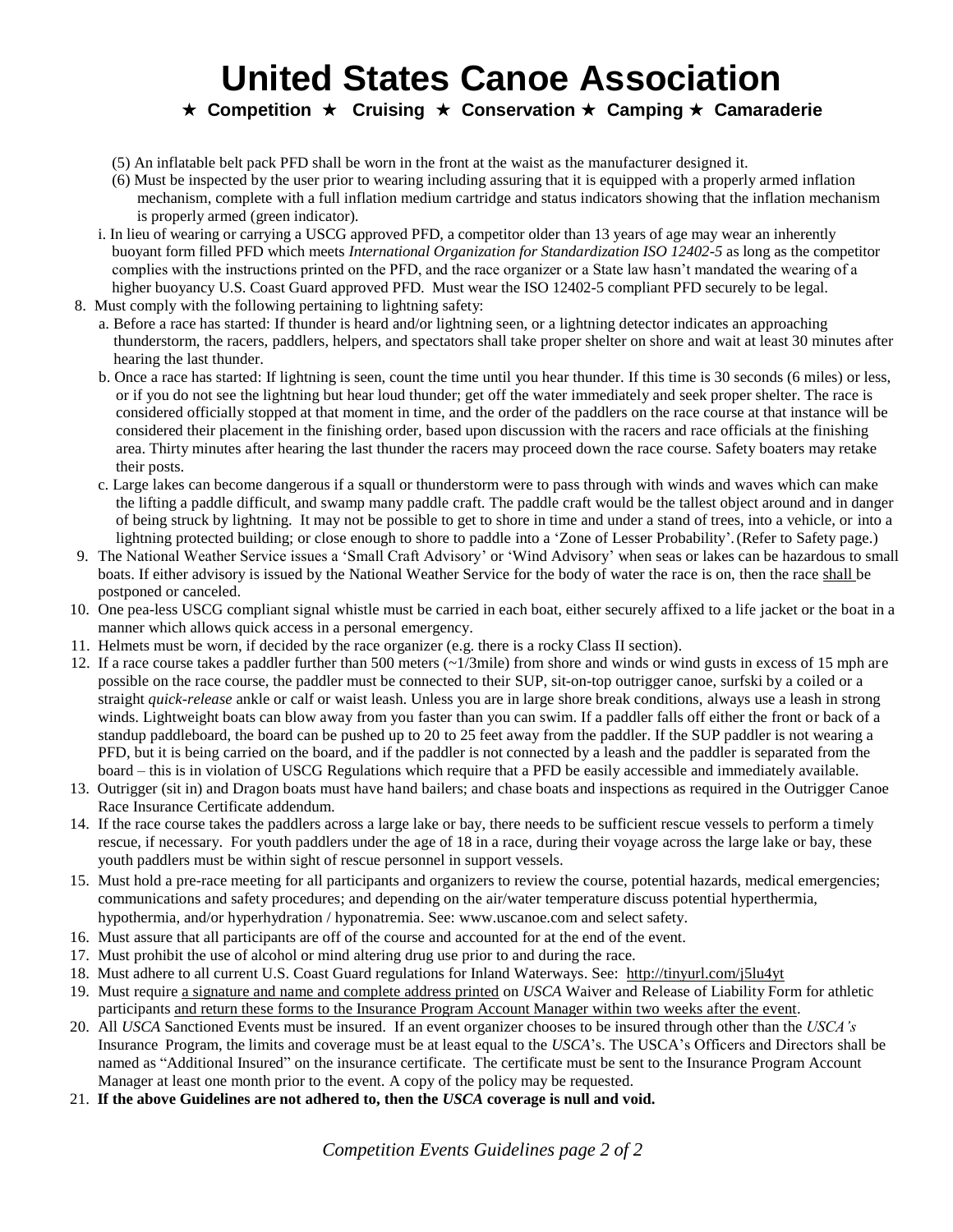**★ Competition ★ Cruising ★ Conservation ★ Camping ★ Camaraderie** 

## **NON-COMPETITION EVENTS**  *USCA* **SANCTIONING GUIDELINES**

All Insurance request forms must be completed and accompanied by the proper fees made payable to **USCA** and sent to Specialty Insurance Consultants, LLC **to arrive at least four (4) weeks prior to the event.** Forms for all *new* events must be received at the agency at least five (5) weeks prior to event in order to be reviewed and approved as a USCA Sanctioned Event by the USCA Advisor. The Insurance Program Account Manager will prepare and email the certificate(s) of insurance along with **the USCA Waiver / Release of Liability form**, post event processing form and other insurance information to the event sponsor/organizers. (Certificate(s) and documents will be emailed only, no postal mail.)

## **NON-COMPETITION EVENTS** (cruising/practice/training) **MUST FOLLOW THESE GUIDELINES**:

### THE EVENT ORGANIZER:

- 1. Must be a current Affiliated Club, Race Sponsor or a Business Affiliate member of the *USCA*.
- 2. Must hold the event where the course route does not have water conditions that exceed Class II (The International Scale of River Difficulty).
- 3. Must have a thought out emergency rescue plan prior to the start of the event which is discussed with the participants, organizers, helpers, and safety boaters; and at the pre-event meeting. Need to have enough safety boats to cover the event to be able to perform a rescue and call 911, if necessary. **Shall prominently post this** *USCA Non-Competition Events Sanctioning Guidelines* **at the start of the event for the participants, organizers, helpers, and safety boaters to read.**
- 4. Must require that, while on the water, each participant comply with the following on life jackets:
	- a. Each participant on a vessel must have in his or her possession during the entire event an easily accessible and immediately available Personal Flotation Device (PFD) which is marked on the PFD as being approved by the United States Coast Guard. The PFD carried/worn must be appropriate for the water conditions being paddled on.
	- b. PFDs secured to a vessel (e.g. bungee cords or straps) must be able to be released quickly with one hand (securing by duct tape is prohibited – including securing to standup paddleboards).
	- c. When the water temperature is below 50ºF, each competitor/paddler shall wear a U.S. Coast Guard approved PFD.
	- d. All youth participants 14 years of age and younger are required to wear U.S. Coast Guard approved PFD designed for the water conditions at all times during any event.
	- e. An event sponsor may require PFDs to be worn by all participants if the Event Sponsor feels the conditions warrant. PFDs must be adjusted to a snug-fit and worn as the manufacturer designed them to be worn.
	- f. Federal/State/Local regulations on PFDs that are stricter than USCA rules will prevail. Some States require wearing a U.S. Coast Guard approved PFD during certain times of the year.
	- g. PFDs must be in serviceable condition and the appropriate size and fit for the intended user, and legibly marked with its USCG approval number. A PFD is NOT considered to be in serviceable condition if the PFD exhibits deteriorations that could diminish the performance of the PFD including:
		- (1) Rips, tears, or open seams in fabric or coatings, that are large enough to allow the loss of buoyant material;
		- (2) Buoyant material that has become hardened, non-resilient, permanently compressed, waterlogged, oil-soaked, or which shows evidence of fungus or mildew; or
		- (3) Loss of buoyant material or buoyant material that is not securely held in position.
	- h. Rules specific to inflatable PFDs:
		- (1) Must be U.S. Coast Guard approved.
		- (2) Must actually be worn to meet the U.S. Coast Guard requirement for having one PFD on board per person.
		- (3) Only may be used by youth under the age of 16 if the U.S. Coast Guard approves that specific model for use by youth under the age of 16 (currently none are USCG approved).
		- (4) Shall not be worn by non-swimmers, nor worn in Class II (The International Scale of River Difficulty) water conditions.
		- (5) An inflatable belt pack PFD shall be worn in the front at the waist as the manufacturer designed it.
		- (6) Must be inspected by the user prior to wearing including assuring that it is equipped with a properly armed inflation mechanism, complete with a full inflation medium cartridge and status indicators showing that the inflation mechanism is properly armed (green indicator).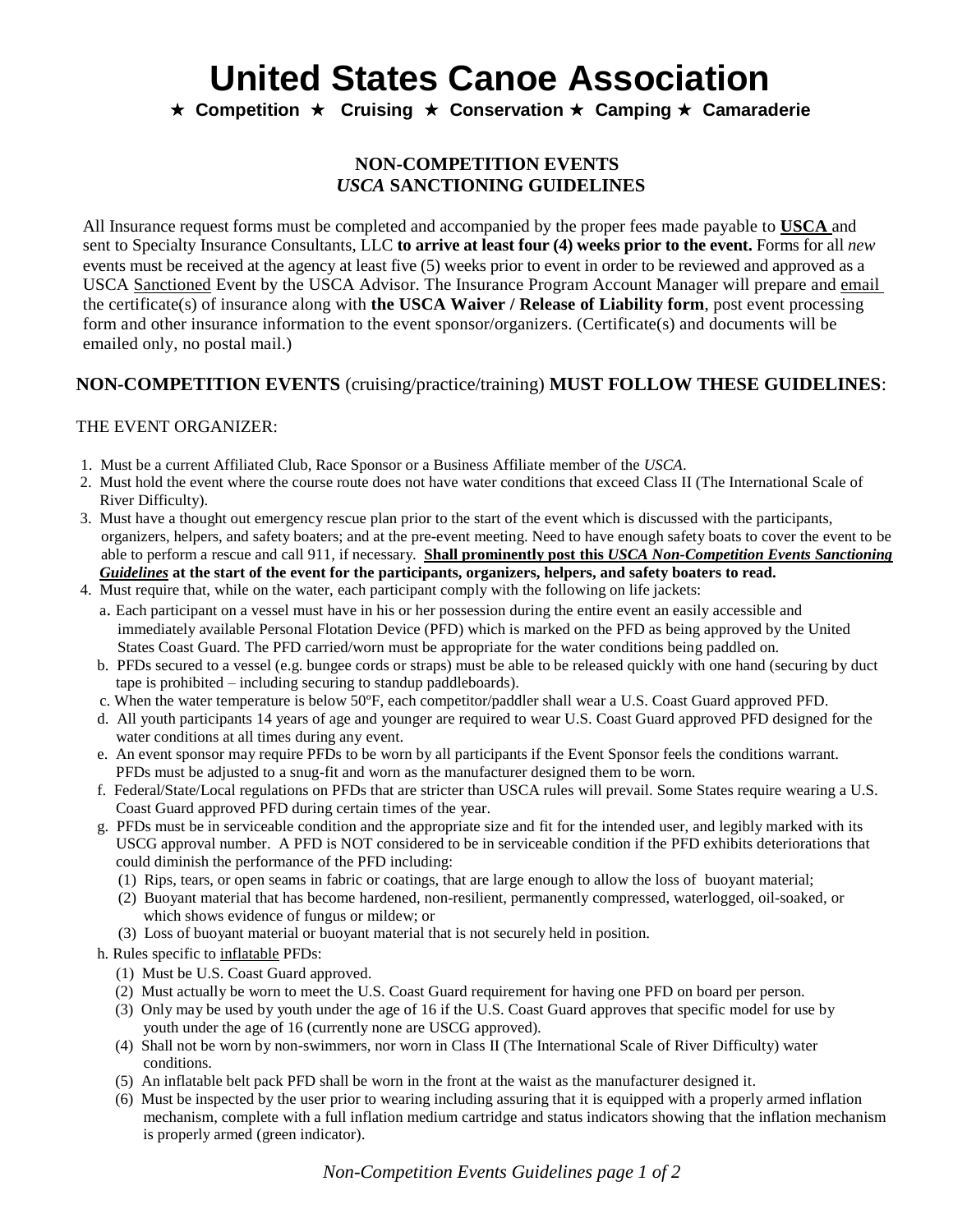**★ Competition ★ Cruising ★ Conservation ★ Camping ★ Camaraderie** 

- 5. Must comply with the following pertaining to lightning safety:
	- a. Before the event has started: If thunder is heard and/or lightning seen, or a lightning detector indicates an approaching thunderstorm, the paddlers, helpers, and spectators shall take proper shelter on shore and wait at least 30 minutes after hearing the last thunder.
	- b. Once the event has started: If lightning is seen, count the time until you hear thunder. If this time is 30 seconds (6 miles) or less, or if you do not see the lightning but hear loud thunder; get off the water immediately and seek proper shelter. The event is considered officially stopped. Thirty minutes after hearing the last thunder, the participants may continue on with the event.
	- c. Large lakes can become dangerous if a squall or thunderstorm were to pass through with winds and waves which can make even the lifting a paddle difficult, and swamp many paddlecraft. The paddlecraft would be the tallest object and in danger of being struck by lightning. It may not be possible to get to shore in time and under a stand of trees, into a vehicle, or into a lightning protected building; or close enough to shore to paddle into a 'Zone of Lesser Probability'. Go to www.uscanoe.com and select safety.
- 6. The National Weather Service issues a 'Small Craft Advisory' or 'Wind Advisory' when seas or lakes can become hazardous to small boats; therefore, if the National Weather Service issues a 'Small Craft Advisory' or 'Wind Advisory' for the body of water the event is one, then the event shall be postponed or canceled.
- 7. One pea-less USCG compliant signal whistle must be carried in each boat, either securely affixed to a life jacket or the boat in a manner which allows quick access in a personal emergency.
- 8. Helmets must be worn if decided by the event organizer, if there is a rocky Class II section of water on the event route.
- 9. If the event takes a paddler further than 500 meters (~1/3 mile) from the shore and winds or wind gusts in excess of 15 mph are possible during the event, the paddler must be connected to their standup paddleboard, sit-on-top outrigger canoe, or surfski by a coiled or straight *quick release* ankle or calf or waist leash. Unless you are in a large shore break conditions, always use a leash in strong winds. Lightweight boats can blow away from you faster than you can swim. If a paddler falls off either the front or back of a standup paddleboard, the board can be pushed up to 20 to 25 feet away from the paddler. If the SUP paddler is not wearing a PFD, but it is being carried on the board, and if the paddler is not connected by a leash and the paddler is separated from the board – this is in violation of USCG Regulations which require that a PFD be easily accessible and immediately available.
- 10. Outrigger (Sit In) or Dragon boats must have hand bailers; and chase boats and inspections as required in the Outrigger Race Insurance Certificate addendum.
- 11. If the event takes the paddlers across a large lake or bay, there needs to be sufficient rescue vessels to perform a timely rescue, if necessary. For youth paddlers under the age of 18 are in the event, during their voyage across the large lake or bay, these youth paddlers must be within sight of rescue personnel in support vessels.
- 12. Must hold a pre-event meeting with the participants, staff and safety boaters to review the event route, potential hazards, medical emergencies; communications and safety procedures; and depending on the air/water temperature discuss potential that a participant may experience hyperthermia, hypothermia, and/or hyperhydration / hyponatremia. Go to the USCA Safety Page.
- 13. Must assure that all participants are off of the course and accounted for at the end of the event.
- 14. Must prohibit the use of alcohol or mind altering drug use prior to and during the event.
- 15. Must adhere to all current U.S. Coast Guard regulations for Inland Waterways.
- **16**. Must require a signature and name and complete address printed on the *USCA* Waiver / Release of Liability form for athletic participants and return these forms to the Insurance Program Account Manager within two weeks after the event.
- 17. All *USCA* Sanctioned Events must be insured. If an event organizer chooses to be insured through someone other than the *USCA* Insurance Program, the *USCA* requires proof of insurance from that insurance company. The limits and coverage must be at least equal to that of the *USCA.* The USCA Officers and Directors shall be named as "Additional Insured" on the insurance certificate. A copy of the certificate must be sent to the Insurance Program Account Manager at least one month prior to the event. A copy of the insurance policy could be requested.
- 18. **If the above Guidelines are not adhered to, then the** *USCA* **coverage is null and void.**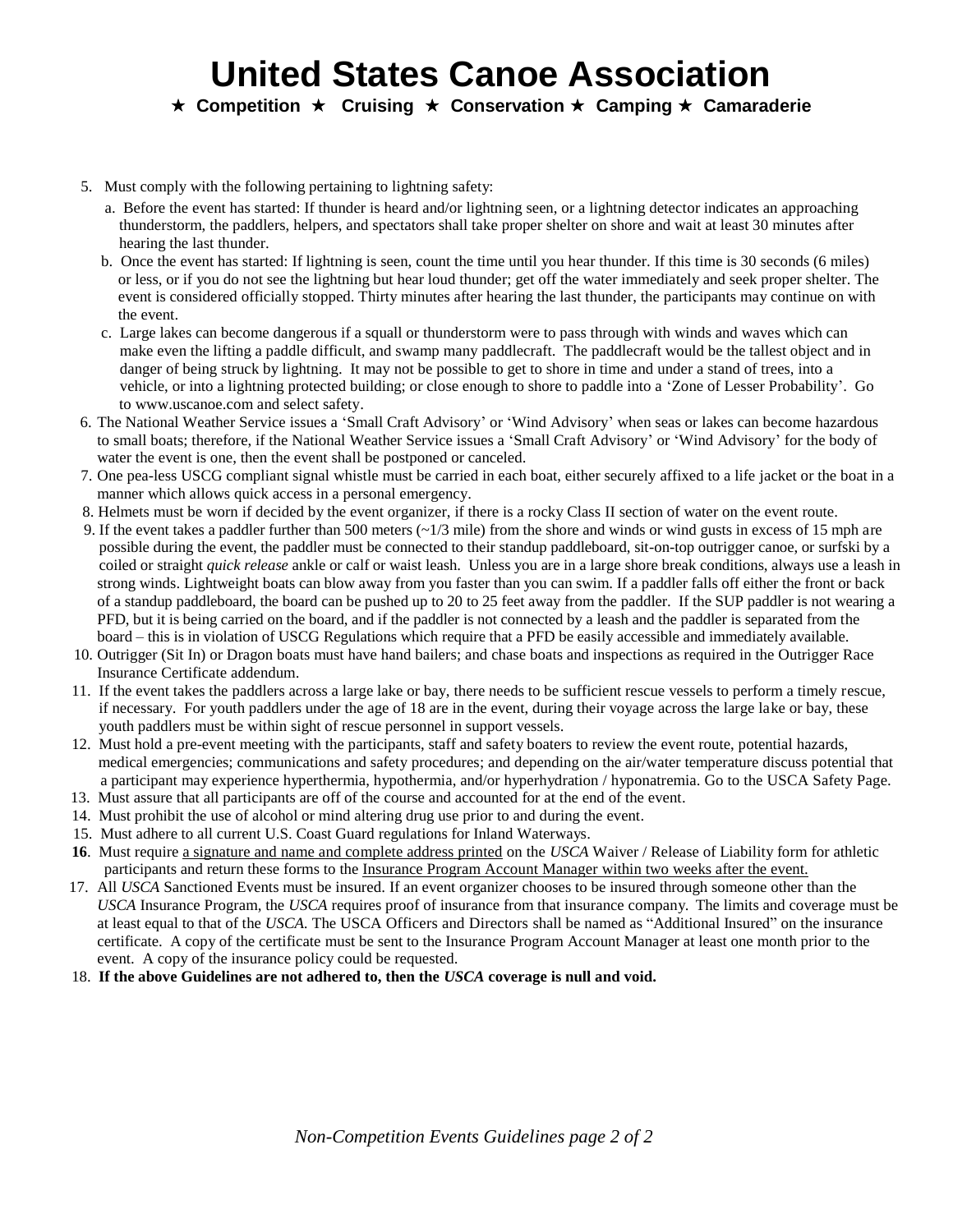**★ Competition ★ Cruising ★ Conservation ★ Camping ★ Camaraderie** 

## **ON-THE-WATER DEMONSTRATIONS/WORKSHOPS (non-competition)** *USCA* **SANCTIONING GUIDELINES**

All Insurance Request forms must be completed and accompanied with the proper fees made payable to **USCA** and sent to Specialty Insurance Consultants, LLC **to arrive at least four (4) weeks prior to your event.** Forms for all *new* events must be received at the agency **at least five (5) weeks** prior to event in order to be reviewed and approved as a USCA Sanctioned Event by the USCA Advisor. The Insurance Program Account Manager will prepare and email the certificate(s) of insurance along with **the USCA Waiver / Release of Liability form**, post event processing form and other insurance information to the event sponsor/organizers,

### **ON-THE-WATER DEMONSTRATIONS/WORKSHOPS MUST FOLLOW THESE GUIDELINES**

- 1. Must be a current a Business Affiliate member of the *USCA*.
- 2. Must have a thought-out emergency rescue plan prior to the start of the session which is discussed with the participants  $\&$ helpers; and at the pre-session meeting. Shall prominently post this USCA *On-The-Water Demonstrations Sanctioning Guidelines* at the location of the event.
- 3. All participants must wear a Personal Flotation Device (PFD) marked as being approved by the United States Coast Guard at all times while on the water. PFD must be appropriate for the water conditions being paddled on and worn as the manufacturer designed it*. For Rules specific to inflatable PFDs, please refer to Competition or Non-Competition Guidelines.*
- 4. Helmets must be worn where appropriate and/or if decided by the event organizer.
- 5. If thunder is heard and/or lightning seen, or a lightning detector indicates an approaching thunderstorm, participants of the on-the-water demonstrations/workshop, event helpers, and spectators shall take proper on shore shelter and wait at least 30 minutes after hearing the last thunder; 30 minutes after hearing the last thunder, the participants may continue with the event.
- 6. Must hold a pre-session meeting with the participants, staff and safety boaters for the session to review potential hazards, medical emergencies, communication, and safety procedures; and depending on the air/water temperature discuss potential hyperthermia or hypothermia. Go to www.uscanoe.com – safety page.
- 7. No participants who appear to be intoxicated or under the influence of mind altering drugs will be allowed to participate. Inform the participants that they are not to consume alcoholic beverages while in the boat. Also, there will be no standing in the boat (can stand on a paddleboard).
- 8. A staff/participant ratio of 1:5 will be maintained. The staff/participant ratio may be increased to 1:10 if at least one "chase boat" for each twenty boats is deployed to serve as lifeguards.
- 9. Staff doing demos must be trained and familiar with the vessels they are showing, with special emphasis placed on capsize rescue, righting and recovery. The staff also needs to have a rescue canoe/kayak/craft at hand, not needed to be on the water with the participant(s), but ready for rescue.
- 10. Areas for boat demos will be calm water safe from excessive wind or current. If necessary, boats should be deployed to keep groups of participants confined to safe areas.
- 11. Boats may be demonstrated only in calm water, i.e., Class I (International Scale of River Difficulty) water conditions few riffles and small waves; easy boating; lakes, streams, or rivers.
- 12. For on-the-water demonstrations, all participants, including staff are required to be appropriately dressed for the water conditions. If the water temperature is less than 50 degrees Fahrenheit, the participants and staff are required to wear wetsuits, dry suits, or other appropriate attire to protect against hypothermia and to minimize cold water gasping. If the water temperature is less than 50ºF, but the air temperature is warm, rest breaks during the on-the-water demonstrations may be needed to cool down to prevent hyperthermia (overheating) from the mandatory wearing of wetsuits/dry suits. This requirement applies to staff as well since the staff must be ready to launch immediately to assist in the water, if needed.
- 13. Must require a signature and printed name and complete address printed on USCA's Waiver and Release of Liability form for athletic participants and return these forms to the USCA Insurance Program Account Manager within two weeks after the event.
- 14. All *USCA* Sanctioned Events must be insured. If an event organizer chooses to be insured through someone other than the *USCA*, the USCA requires proof of insurance from that insurance company. The limits and coverage must be at least equal to that of the *USCA*'s. The *USCA* Officers and Directors shall be named as "Additional Insured" on the insurance certificate. A copy of the certificate must be sent to the Insurance Program Account Manager at least one month prior to the event. A copy of the insurance policy could be requested.
- 15. **If the above Guidelines are not adhered to, then the** *USCA* **coverage is null and void**.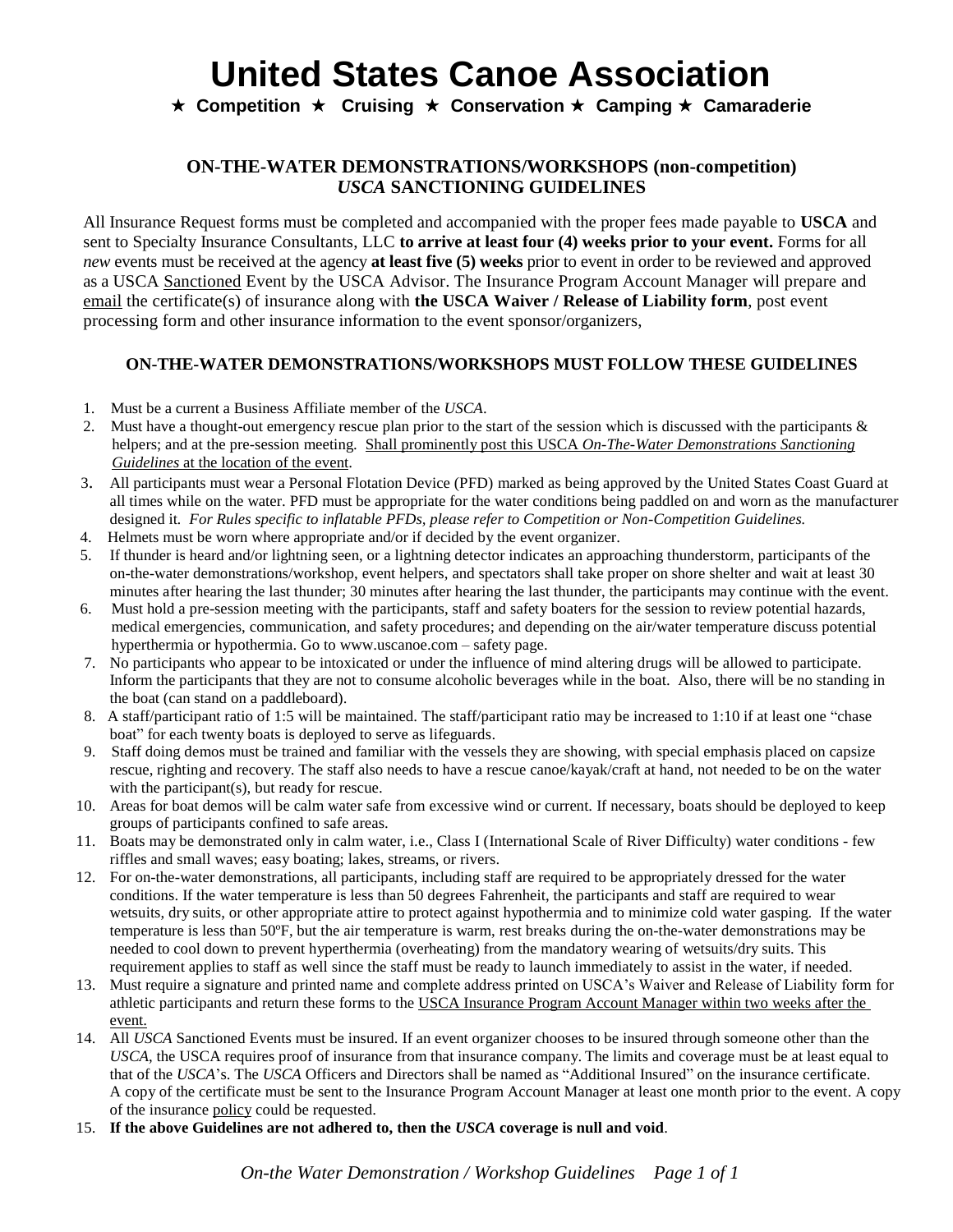**★ Competition ★ Cruising ★ Conservation ★ Camping ★ Camaraderie** 

## **FREESTYLE CANOEING EVENT USCA SANCTIONING GUIDELINES**

 The Insurance request forms must be completed and accompanied by the proper fees made payable to **USCA** and sent to Specialty Insurance Consultants, LLC **to arrive at least four (4) weeks prior to the event.** All new events must be reviewed and approved as a USCA Sanctioned Event by a USCA Advisor at least five (5) weeks prior to the event. The Insurance Program Administrator will prepare and email the certificate(s) of insurance along with **the USCA Waiver / Release of Liability form**, post event processing form and other insurance information to the event sponsor/organizers. (Certificate(s) and documents will be emailed only, no postal mail).

### **FREESTYLE CANOEING EVENTS MUST FOLLOW THESE GUIDELINES:**

#### THE EVENT ORGANIZER:

- 1. Must be a current USCA member of the USCA Club Affiliate, FreeStyle Canoeing Group and / or a USCA Instructor or USCA Trainer.
- 2. Must have a thought-out rescue plan prior to the start of the event which is discussed with the participants, Instructors, and helpers, and safety boaters. There will be enough safety boats to cover the Exhibition / Competition, perform a rescue, and call 911 if necessary. **Shall prominently post the USCA Freestyle Canoeing Event Sanctioning Guidelines in event meeting area for event participants, Instructors, helpers, and safety boaters to read.**
- 3. A pre-class / activity safety meeting will be conducted prior to on water classes and activities that will include the following: a. All participants are required to wear a USCG approved and properly fitting PFD that is in serviceable condition while they are on the water.
	- b. If an inflatable PFD is worn, it must be USCG approved, in serviceable condition, used only on quiet water.
	- c. No gum shall be chewed nor food eaten while participants are on the water.
	- d. Instructors will build at least one water and knee / stretch break into a class to maintain adequate hydration and muscle rest time for students.
	- e. If a student needs to leave the class for any reason (i.e. bathroom break), they are to notify the Instructor prior to leaving class.
	- f. Use of alcohol or mind altering drugs is prohibited prior to and while on the water.
	- g. In the event of a capsize situation during class, all activity will cease until the rescue can be completed by an Instructor, with assistance of a capable assistant if needed. Students will raft up and remain stationary, unless directed to rescue a piece of gear or assist in any way, until the rescue is complete.
	- h. If thunder is heard and /or lightning seen, or a lightning detector indicates an approaching thunderstorm, participants and any spectators will take proper shelter on shore and wait at least 30 minutes after hearing the last thunder before resuming the class or activity.
- 4. All Instructors, Trainers, and trip leaders will have a pea-less USCG compliant signal whistle affixed to their PFD during classes and on water activities.
- 5. All instructors, Trainers, and trip leaders will carry a bailer, sponge, and any additional safety equipment appropriate to the venue and activity or class being led.
- 6. During an Interpretive Freestyle Canoeing Exhibition or Competition, the requirement to wear a PFD may be waived due to costuming for the duration of a paddler's performance, and if such is the case, one or more safety boats will be stationed on the water within quick rescue range.
- 7. All event participants will complete, sign, and date a USCA Waiver/ Release of Liability form that must be returned by the Event Organizer to the Insurance Program Administrator within two weeks after a Freestyle Canoeing event / classes, along with the Post Event Report.
- 8. All USCA Sanctioned Events must be insured. If an event organizer chooses to be insured through someone other than the USCA Insurance Program, the USCA requires proof of insurance from that insurance company. The limits and coverage must be at least equal to that of the USCA. The USCA Officers and Directors shall be named as "Additional Insured" on the insurance certificate. A copy of the certificate must be sent to the Insurance Program Administrator at least one month prior to the event. A copy of the insurance policy could be requested.
- 9. **If the above Guidelines are not adhered to, then the USCA coverage is null and void.**

*FreeStyle Canoeing Symposia and Events USCA Sanctioning Guidelines Page 1 of 1*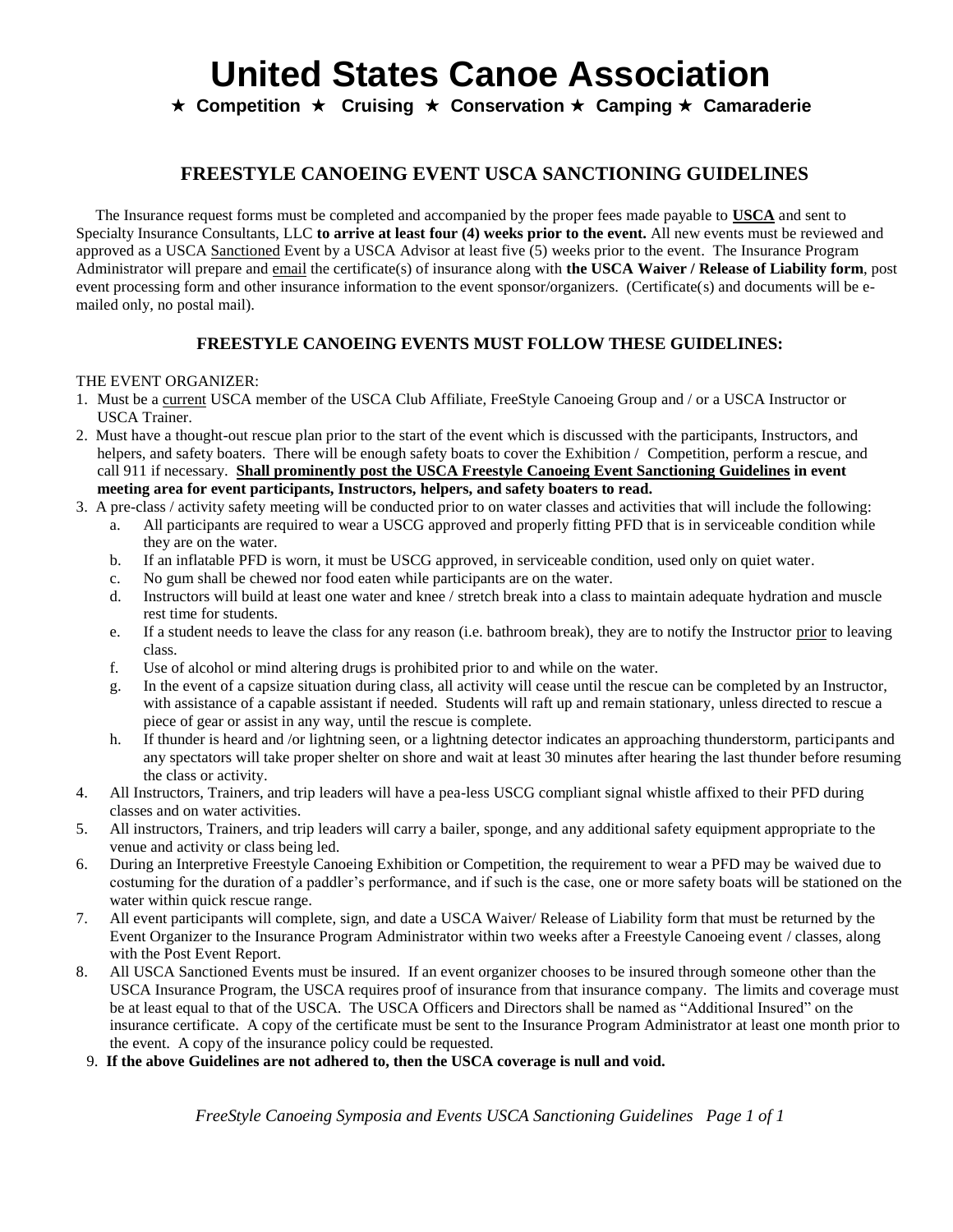## **★ Competition ★ Cruising ★ Conservation ★ Camping ★ Camaraderie**

*IMPORTANT USCA INSURANCE PROGRAM CHECKLIST INFORMATION*

### **A MINIMUM OF 4 WEEKS PRIOR TO YOUR EVENT FOR RENEWAL, 5 WEEKS FOR NEW. (Please allow at least 7-10 days for postal delivery to assure on time arrival.)**

- **.** 1. Download and save the event insurance packet into your computer. Insurance Request forms are interactive. Fill in the forms on Pages 9-10 and the Additional Insured Certificate request form on Page 11, if needed.
- On Page 1 of the insurance request, **fill in the date you must receive the certificate(s) and waiver form.**
- 2. **New applicants:** Include a course description and schedule of events or an event flyer with the insurance request.
- 3. Include a check or money order with the appropriate fees as described on Page 2 of the Insurance Request plus fees for additional insured certificates, if needed. Make payment payable to: **USCA** in USD.
- 4. Submit all Request Forms and payment to the Insurance Program Account Manager and Postal Mail to:

### **Specialty Insurance Consultants, LLC**

### **c/o NFP**

#### **ATTN: Brandi Hallum, USCA Program Account Manager 1900 W. Nickerson Street. Suite 300, Seattle, WA 98119**

- 5**.** Insurance Requests with a copy of the check may be emailed to the account manager no less than 30 days prior to the event to assure being received by the deadline. Hard copies of each must be postal mailed to the agency asap.
- 6. There may be an occasion when a 'renewed' event organizer's event site cannot be approved within the four (4) week window prior to the event. In this case, the latest an insurance request can be emailed to the Account Manager is 2 weeks days prior to the event to guarantee a certificate in time for the event. Hard copies with the payment must be postal mailed to the agency as soon as possible. If unable to meet the pre-event 2 week window, please contact the program account manager to help resolve the situation.

### **PRIOR TO AND ONSITE OF YOUR EVENT**

- 1. Download and save the 2022-2023 Interactive Waiver/Release of Liability form **emailed to you** by the USCA Insurance Program Account Manager. *Fill in the name and date of your event and add all for whom this release will hold harmless before making copies*. 'Save As' with your event name. Make as many copies of the waiver/ release form as needed for the event. **Waiver forms may not be altered or reduced in size**. Only the waiver form provided by the USCA Program Account Manager may be used and accepted. Use only this year's waiver form.
- 2. The Waiver form saved with your event name may be posted on **your** website for the participant to download and complete in the computer. The participant must **save the form with his/her name** and print out the form. The form must be signed and returned at check-in or scanned and emailed to the event director or as directed.
- 3. All Waiver forms must be signed and completed by each activity participant **before** the event. Only those activity participants who have signed and returned the waiver form at check-in will be included in the USCA. Insurance Program. Point out the following safety clause:

"I acknowledge that I am aware of the safety rules and regulations applicable to this event including the use of life jackets and lightning safety, and that I have read the USCA sanctioning guidelines and will attend the pre-event/pre-race meeting."

4. *NOTE***: NO DIGITAL (electronic) WAIVERS ARE ACCEPTED. Digital signatures must be pre-approved.**

## **WITHIN FOURTEEN (14) DAYS AFTER THE EVENT**:

- 1. Download the Post Event Processing form which is interactive. Complete this form and save with your event name. Mail this form with all the properly completed and signed Waiver/Release Forms from each activity participant. Include the balance of the fees, if applicable. Return to the USCA Program Account Manager's address listed on the form to **arrive** no later **than 2 weeks** after your event. If incomplete, you will be contacted. Waiver/Release forms may be saved to a PDF file and emailed to the USCA Program Account Manager at **brandi.hallum@npf.com - Forms must be complete and legible before sending**. The payment must be postal mailed with a copy of the post event processing form in order to identify the event and the waivers.
- 2. To have race results posted on the USCA website, email to Larry Latta at latta1013@aol.com. Include event name, date, and location. Title columns: Position, Full name, State, (2nd Paddler - Full Name, State), and times.
- 3. Optional, send an article with photos about your race, cruise or club event for publication in USCA's official magazine, *Canoe News.* Send to the editor, Steve Horney, 15806 Timberwillow Dr., Huntertown, IN 46748. Phone: 260-452-6447. Email: soarer\_270@yahoo.com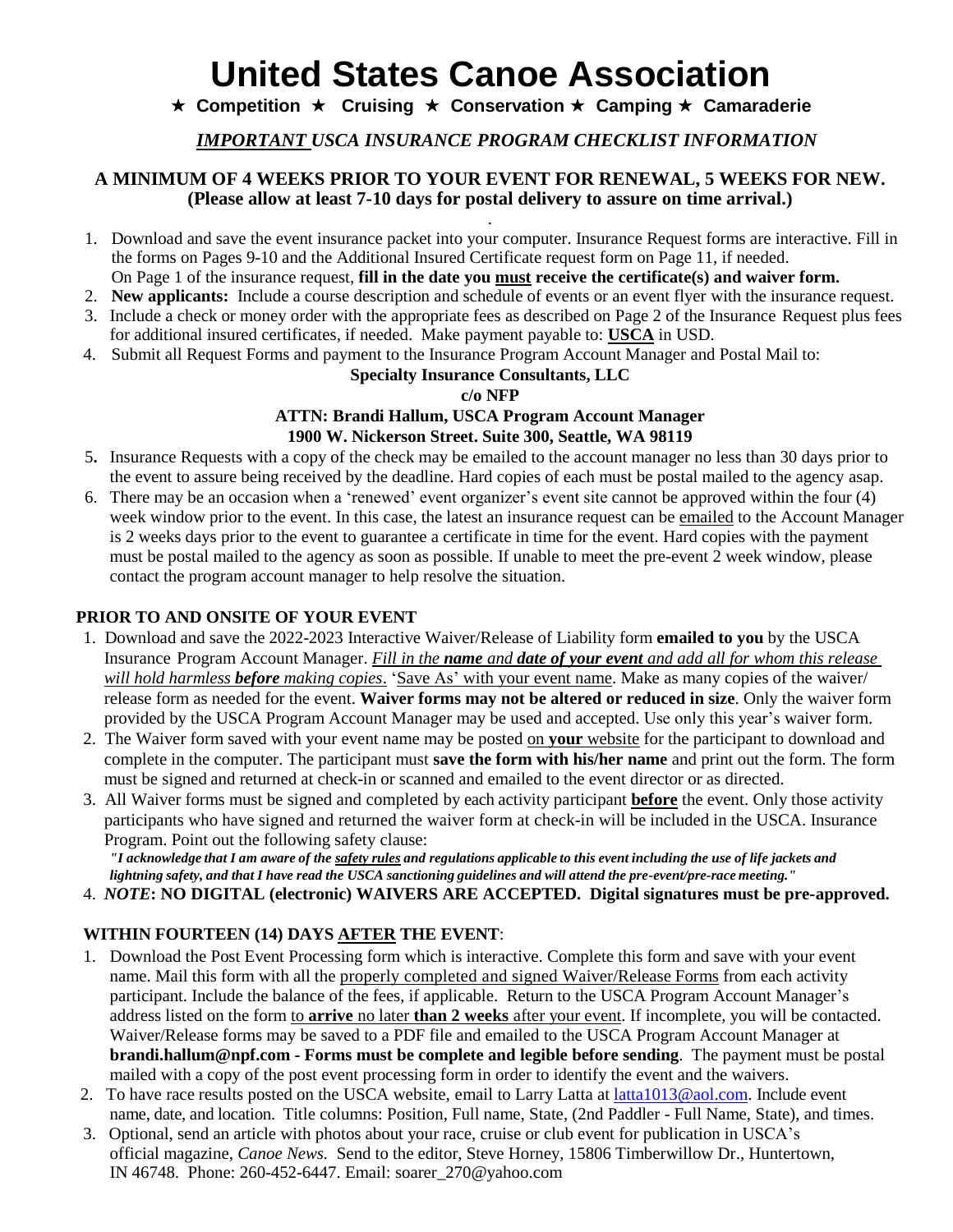**★ Competition ★ Cruising ★ Conservation ★ Camping ★ Camaraderie** 

*USCA* **INSURANCE REQUEST FORM**

**2022 Sanctioned Events – Page 1 of 2**

REQUEST FOR (Check one):

| $\Box$ RACING                        | <b>CRUISING</b>                                                                                                                                                                                                                       | <b>PRACTICE</b> /                                       | <b>WORKSHOPS, ON</b>                                                                                                                                                                                                                                                                                                                                                                                                                                                                                                                                                                                     |  |  |
|--------------------------------------|---------------------------------------------------------------------------------------------------------------------------------------------------------------------------------------------------------------------------------------|---------------------------------------------------------|----------------------------------------------------------------------------------------------------------------------------------------------------------------------------------------------------------------------------------------------------------------------------------------------------------------------------------------------------------------------------------------------------------------------------------------------------------------------------------------------------------------------------------------------------------------------------------------------------------|--|--|
| (competition)                        | (non-competition)                                                                                                                                                                                                                     | <b>TRAINING</b><br>(non-competition)                    | <b>WATER DEMOS</b><br>(non-competition)                                                                                                                                                                                                                                                                                                                                                                                                                                                                                                                                                                  |  |  |
| <b>FREESTYLE</b><br><b>CANOEING</b>  | (Symposium or other<br>events)                                                                                                                                                                                                        |                                                         |                                                                                                                                                                                                                                                                                                                                                                                                                                                                                                                                                                                                          |  |  |
| (Please Print Legibly)               |                                                                                                                                                                                                                                       |                                                         | (Please select one)                                                                                                                                                                                                                                                                                                                                                                                                                                                                                                                                                                                      |  |  |
|                                      |                                                                                                                                                                                                                                       | $New*$<br><b>Renewal</b>                                |                                                                                                                                                                                                                                                                                                                                                                                                                                                                                                                                                                                                          |  |  |
|                                      | I must receive certificate(s) and waivers no later than this date: ______________                                                                                                                                                     |                                                         |                                                                                                                                                                                                                                                                                                                                                                                                                                                                                                                                                                                                          |  |  |
|                                      |                                                                                                                                                                                                                                       |                                                         |                                                                                                                                                                                                                                                                                                                                                                                                                                                                                                                                                                                                          |  |  |
|                                      | Held on what body of water:<br><u>Letting</u> the contract of the contract of the contract of the contract of the contract of the contract of the contract of the contract of the contract of the contract of the contract of the con |                                                         |                                                                                                                                                                                                                                                                                                                                                                                                                                                                                                                                                                                                          |  |  |
|                                      | Are there any dams within 12 miles up or downstream YES / NO If YES, how high _________(ft.)                                                                                                                                          |                                                         |                                                                                                                                                                                                                                                                                                                                                                                                                                                                                                                                                                                                          |  |  |
|                                      | Class of Water: (Check one) Class $I$ Class $II$ Class II Flatwater/other                                                                                                                                                             |                                                         |                                                                                                                                                                                                                                                                                                                                                                                                                                                                                                                                                                                                          |  |  |
|                                      | *Include a brochure or a written description of the course and the schedule of events to be offered.                                                                                                                                  |                                                         |                                                                                                                                                                                                                                                                                                                                                                                                                                                                                                                                                                                                          |  |  |
| (**Can be the name of an individual) |                                                                                                                                                                                                                                       | (Race Sponsor**, Affiliated Club or Business Affiliate) |                                                                                                                                                                                                                                                                                                                                                                                                                                                                                                                                                                                                          |  |  |
| Person in charge of the event:       |                                                                                                                                                                                                                                       |                                                         |                                                                                                                                                                                                                                                                                                                                                                                                                                                                                                                                                                                                          |  |  |
|                                      |                                                                                                                                                                                                                                       |                                                         |                                                                                                                                                                                                                                                                                                                                                                                                                                                                                                                                                                                                          |  |  |
|                                      |                                                                                                                                                                                                                                       |                                                         |                                                                                                                                                                                                                                                                                                                                                                                                                                                                                                                                                                                                          |  |  |
|                                      |                                                                                                                                                                                                                                       |                                                         |                                                                                                                                                                                                                                                                                                                                                                                                                                                                                                                                                                                                          |  |  |
|                                      |                                                                                                                                                                                                                                       |                                                         |                                                                                                                                                                                                                                                                                                                                                                                                                                                                                                                                                                                                          |  |  |
|                                      |                                                                                                                                                                                                                                       |                                                         | I certify this event will be held in accordance with USCA Sanctioned Competition or Non-Competition event Rules and<br>Regulations and Guidelines and run at least one USCA championship class in a Sanctioned Competition event. Check<br>the box to indicate I have read the Checklist on Page $8\Box$ Further, I understand that each activity participant must<br>sign and print their name and include a complete address on the Waiver/Release form before the event. I agree to<br>return the waivers to the USCA Program Account Manager listed below within two (2) weeks after the event, as a |  |  |
|                                      |                                                                                                                                                                                                                                       |                                                         | requirement for the USCA Insurance Program coverage. At this event, I will comply with the COVID -19 precautions                                                                                                                                                                                                                                                                                                                                                                                                                                                                                         |  |  |
|                                      | that local, state and federal government agencies recommend.                                                                                                                                                                          |                                                         |                                                                                                                                                                                                                                                                                                                                                                                                                                                                                                                                                                                                          |  |  |
| <b>SIGNATURE:</b>                    | Please complete and mail both pages of this Insurance Request Form to:                                                                                                                                                                |                                                         | DATE:                                                                                                                                                                                                                                                                                                                                                                                                                                                                                                                                                                                                    |  |  |
|                                      |                                                                                                                                                                                                                                       |                                                         |                                                                                                                                                                                                                                                                                                                                                                                                                                                                                                                                                                                                          |  |  |
|                                      |                                                                                                                                                                                                                                       |                                                         |                                                                                                                                                                                                                                                                                                                                                                                                                                                                                                                                                                                                          |  |  |

**ATTN: Brandi Hallum, USCA Program Account Manager 1900 W. Nickerson Street, Suite 300 Seattle, WA 98119 brandi.hallum@nfp.com Phone: (206) 535-6332 FAX: (206) 535-6335**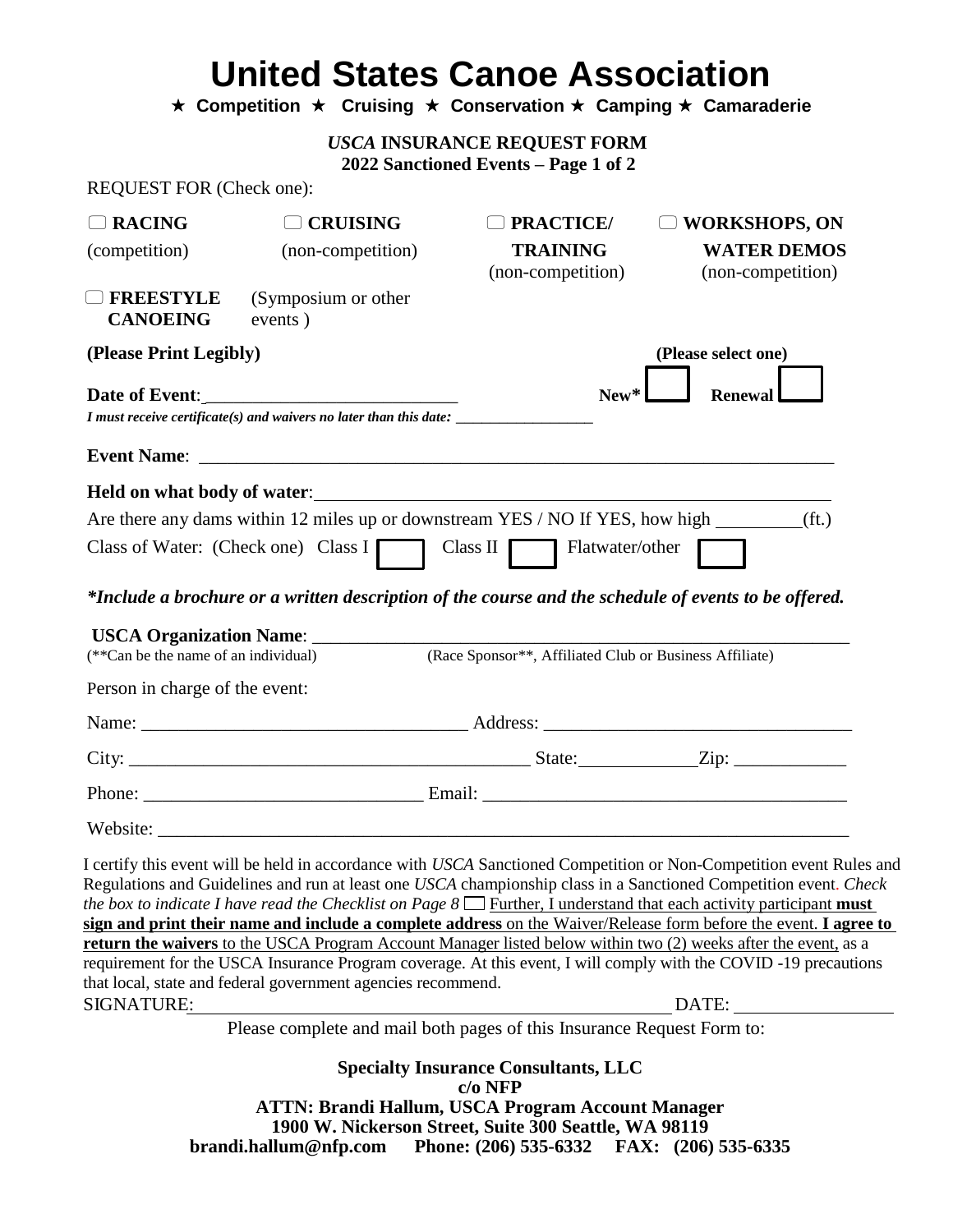**★ Competition ★ Cruising ★ Conservation ★ Camping ★ Camaraderie** 

*USCA INSURANCE REQUEST FORM* **2022 Sanctioned Events – Page 2 of 2**

### **EVENT INSURANCE PREMIUM FEE:**

|                                                                                                                                          | Estimated #                                                       | Rate            | Estimated           |
|------------------------------------------------------------------------------------------------------------------------------------------|-------------------------------------------------------------------|-----------------|---------------------|
| <b>Activity</b>                                                                                                                          | Participants                                                      |                 | Premium Fee         |
| Racing (competition)                                                                                                                     |                                                                   |                 | $x $4.95 = $$       |
| Cruising (non-competitive)                                                                                                               |                                                                   |                 | $x $4.70 = $$       |
| Practice/Training, Clinic, Workshop and/or On-the-Water Demo                                                                             |                                                                   |                 | $x $4.00 = $$       |
| Free Style Canoeing Symposium and other events                                                                                           |                                                                   | $x \$4.00 =$ \$ |                     |
|                                                                                                                                          |                                                                   |                 |                     |
| With this request, please send a minimum deposit of no less than \$60.00 to bind the                                                     |                                                                   |                 |                     |
| insurance coverage.                                                                                                                      | <b>Total Event Premium Fee Deposit = <math>\frac{1}{2}</math></b> |                 |                     |
| Any unused portion of the premium will be refunded, if waivers are returned within two weeks.                                            |                                                                   |                 | $\qquad \qquad$ (a) |
| Cancelled events will receive the deposit refund only when the agency is contacted within <u>one week</u> .                              |                                                                   |                 |                     |
|                                                                                                                                          |                                                                   |                 |                     |
| <b>INSURANCE CERTIFICATES:</b>                                                                                                           |                                                                   |                 |                     |
| 1. General Proof of Insurance - No Charge<br>2. Additional Insured \$15.00 each. (Include completed insured form) $\_\_\ x$ \$15.00 = \$ |                                                                   |                 | (b)                 |

**MEMBERSHIP***: Record only the 2022 USCA Organization Member Number here:* **\_\_\_\_\_\_\_\_\_\_\_\_\_\_\_**

### **To access the USCA Insurance Program**, **the event organizer must be a 2022 USCA member. NO EXCEPTIONS. An insurance request will not be processed without proof of membership**.

- **1. If you are not a 2022 member**, you may join online through the membership service, 'RunReg' on the USCA website, www.uscanoe.com.
- **2. You may use the membership application** in this packet and mail to the Membership Chair with a check made payable to *USCA* **prior to mailing the insurance request. DO NOT INCLUDE** the membership application and check with this insurance request.
- **3**. As soon as your membership application is received and processed, you will receive a notification from the membership chair with your 2022 member number. If needed sooner, please email the USCA Membership Chair to obtain your USCA member number. Contact: **Lynne McDuffie at llmcduffie@gmail.com**

### **LATE FEES:**

**Insurance Requests:** To avoid a late fee, insurance requests and payment **must be received** at the agency at least 4 weeks prior to the event when postal mailed. Insurance request forms with a copy of the payment can be emailed no less than 4 weeks prior to the event to assure being received by the deadline. Hard copies of each must be postal mailed as soon as possible. *NOTE*: When a renewed organizer's event site cannot be approved within the 4 week window prior to the event, the latest an insurance request can be emailed to the Account Manager is 2 weeks prior to the event to guarantee a certificate in time for the event. Hard copies with the payment must be postal mailed to the agency as soon as possible. If unable to meet the pre-event 2 week window, please contact the program account manager to help resolve the situation. **Waivers:** No late fees when all signed and properly completed waiver/release forms with any payment due are returned with the post event processing form to the agency within 2 weeks after the event. Otherwise, there will be late fees assessed as follows: Late fees for waivers not returned within 4 weeks after the event will be assessed a late fee of \$25.00 each month until the post event processing form, waivers and any payment due including a late fee are sent to the agency. **To avoid any late fees, please return promptly**.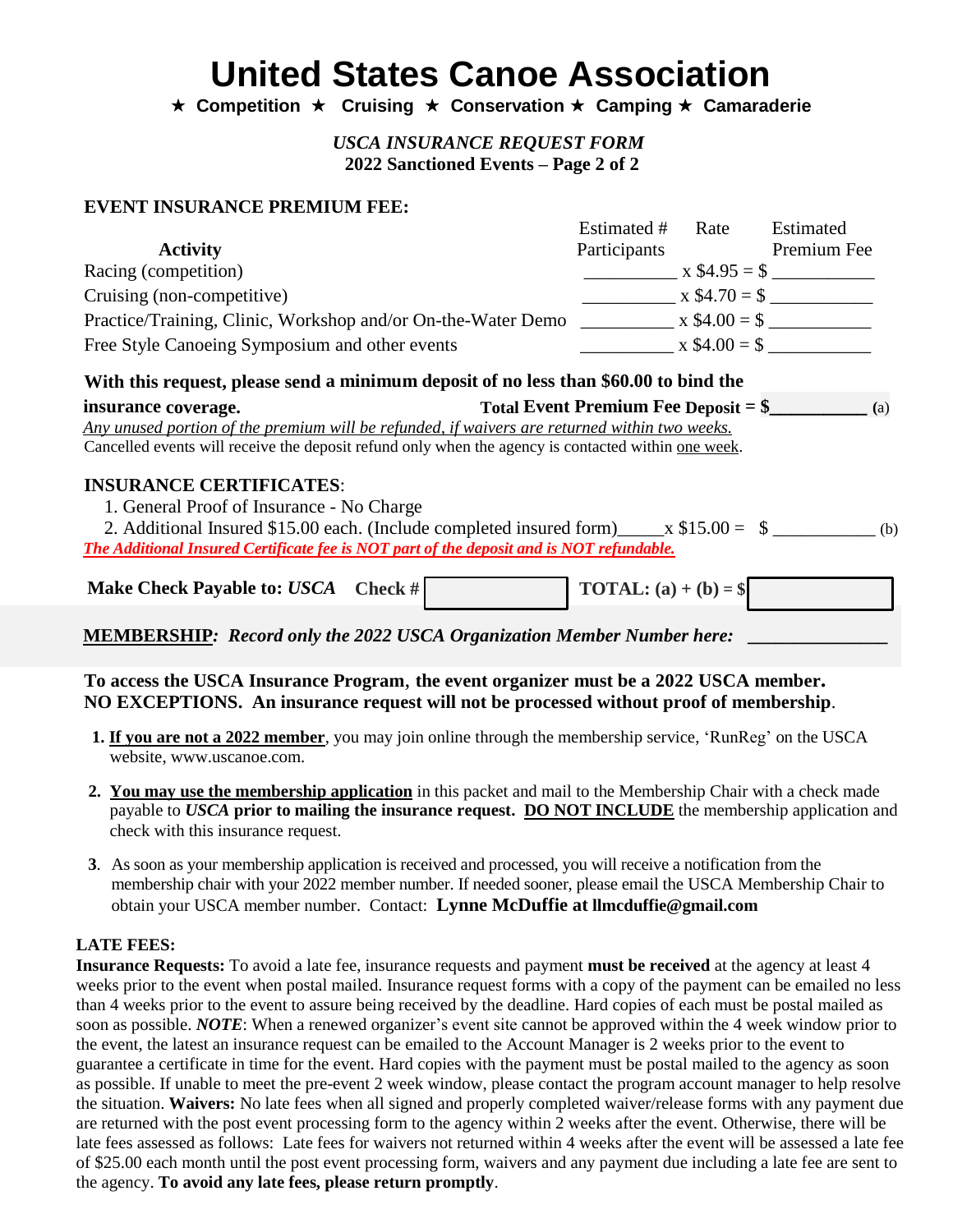**★ Competition ★ Cruising ★ Conservation ★ Camping ★ Camaraderie** 

### **REQUEST FOR CERTIFICATE OF INSURANCE (ADDITIONAL INSURED)**

Request should be **received at least four (4) weeks in advance** of an event so the Certificate of Insurance may be processed and returned prior to the event date. Submit this request with the Insurance Request forms. If the Additional Insured Certificate(s) of Insurance is/are required more than four (4) weeks prior to the event date, please submit all request(s) so that sufficient time is available to process and return the certificates to the event organizer. **Indicate date when needed on Page 1 of the Insurance Request form.**

DATE OF APPLICATION **EXECUTE A** NAME OF EVENT: DATE(S) OF EVENT(S) SITE OF EVENT (Physical location): Event organizer contact name: Fax No: Phone: Email: \*ADDITIONAL INSURED (Administrative fee of \$15.00 per Certificate) (If requesting more than one Additional Insured, **please use a separate form for each request**.) (eg. Landowner) ADDITIONAL INSURED (Name & Address & Phone/Fax) RELATIONSHIP TO EVENT <u> 1999 - Jan Barnett, fransk politiker</u> \*ALL CERTIFICATES OF INSURANCE WILL BE SENT TO THE EVENT ORGANIZER WHO

> **Mail To: Specialty Insurance Consultants, LLC c/o NFP ATTN: Brandi Hallum, USCA Program Administrator 1900 W. Nickerson Street, Suite 300 Seattle, WA 98119**

WILL BE RESPONSIBLE FOR DISTRIBUTION TO THE CERTIFICATE HOLDERS: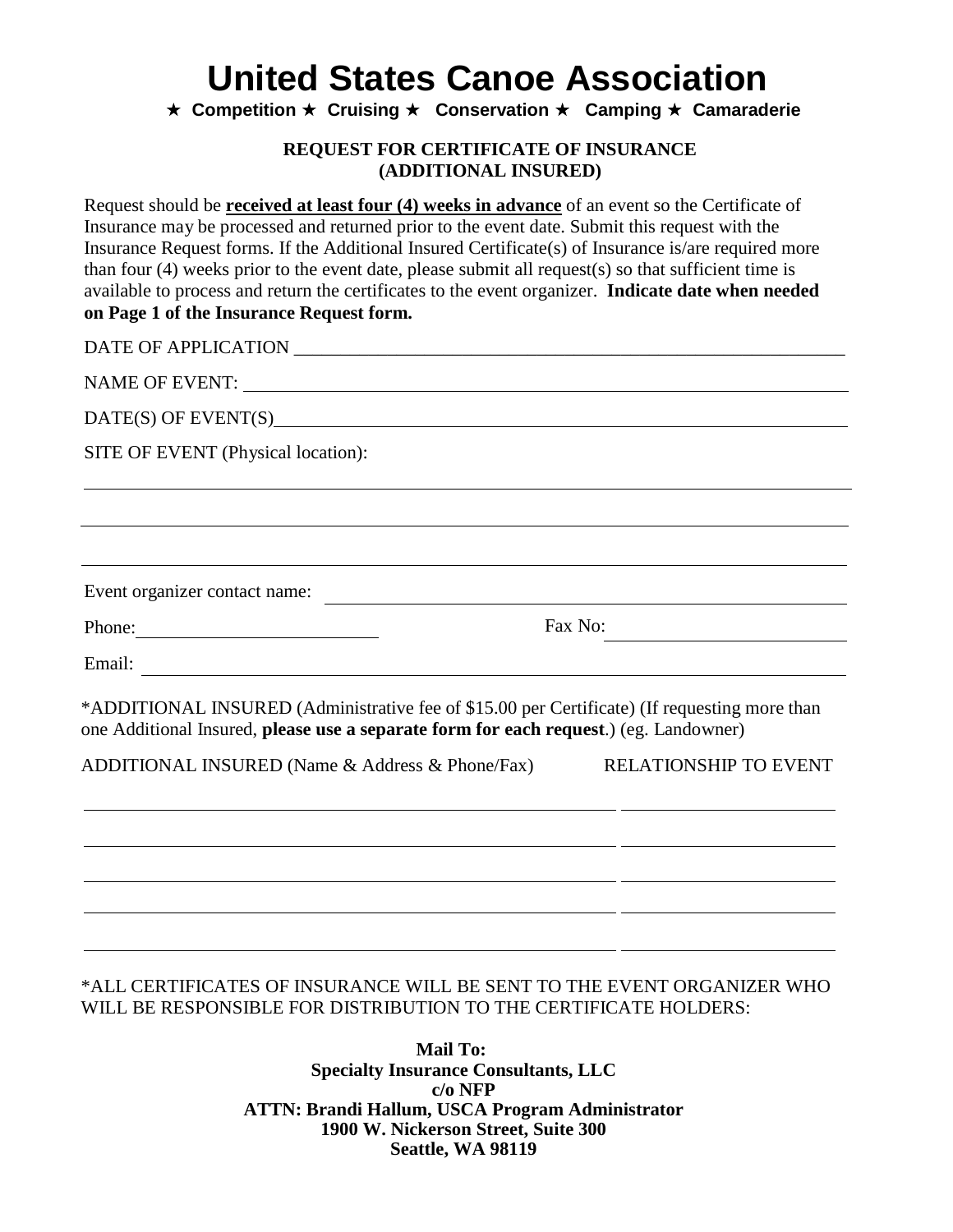**★ Competition ★ Cruising ★ Conservation ★ Camping ★ Camaraderie** 

## **ADDENDUM OUTRIGGER EVENT INSURANCE CERTIFICATION REQUIREMENT ALSO APPLIES FOR DRAGON BOATS**

**PFDs:** Each outrigger canoe or dragon boat race organizer will certify that each boat has been inspected to assure that there are as many Personal Flotation Devices (PFDs) which are marked as being approved by the U.S. Coast Guard as there are paddlers on board the outrigger canoe or dragon boat. These PFDs shall be usable (i.e., they will not be torn, they will be the proper size, etc.) and they shall be reachable (not tied in or taped in such a way that they cannot be accessed easily). As an alternative to carrying a PFD in the Dragon Boat for each paddler, the race organizer shall certify that the Dragon Boat is not on the open seas\* and that there is a chase boat which is carrying a PFD for every person in the Dragon Boat and that these PFDs will be immediately available in the event they are needed. All non-swimmers in an Outrigger Canoe / Dragon Boat shall wear a USCG approved PFD. \* USCA insurance does not cover events held on open seas/(ocean), only along shoreline.

**INSPECTION**: Each boat will be inspected for PFDs, bailers, and seaworthiness each time it goes out at the event. For example, if there are different races or different heats with different paddlers on board, each time the boat goes out, it will have to be certified. If the paddlers are the same, the inspection needs be performed only once.

**CERTIFICATION:** If the race organizer is not the individual who is performing the inspection, both the organizer and the individual who does perform the inspection must certify the presence of a USCG approved PFD for each person.

**BAILERS:** Each boat will carry a minimum of one bailer, which will be tied into the boat by some type of string or line. It is recommended that each boat have two bailers, one tied in and one free. When boats are inspected for PFDs, bailers will be checked also.

**CHASE BOATS:** For outrigger events not held on open seas, the event organizer must certify that there will be one chase boat for every five (5) OC6s/OC4s/Dragon Boats participating. These chase boats must be a minimum of 16 feet long and have enough power to tow a disabled OC6 / OC4/ Dragon Boat in the type of water the race is being held on. *(For races in open seas, the ratio must be 1:3. All chase boats for open seas races must have some means of communication, preferably VHS or cell phone. USCA Insurance Program does not insure events on open seas.)*

**OC2 AND OC1 EVENTS**: The event organizer must certify that there will be two powered chase boats at least 16 feet long. Additional C2 recreational canoes or OC2 canoes may be used for chase safety boats, as long as the requisite two powered chase boats are present. (Chase boats are waived for marathon or sprint events held on rivers or small lakes as long as a PFD is worn or easily and immediately accessible.)

**FOR SPRINT RACES:** For Outrigger Canoe/Dragon Boat sprint races not held on the open seas, the chase boat requirement is waived; however, if there is no chase boat(s) carrying PFDs for each person in the outrigger canoe or dragon boat, a PFD must be worn, or be easily accessible and immediately available, for each person in the outrigger canoe/dragon boat.

(Certification Check sheet on next page)

*Outrigger/Dragon Boat Certification Requirement page 1 of 2*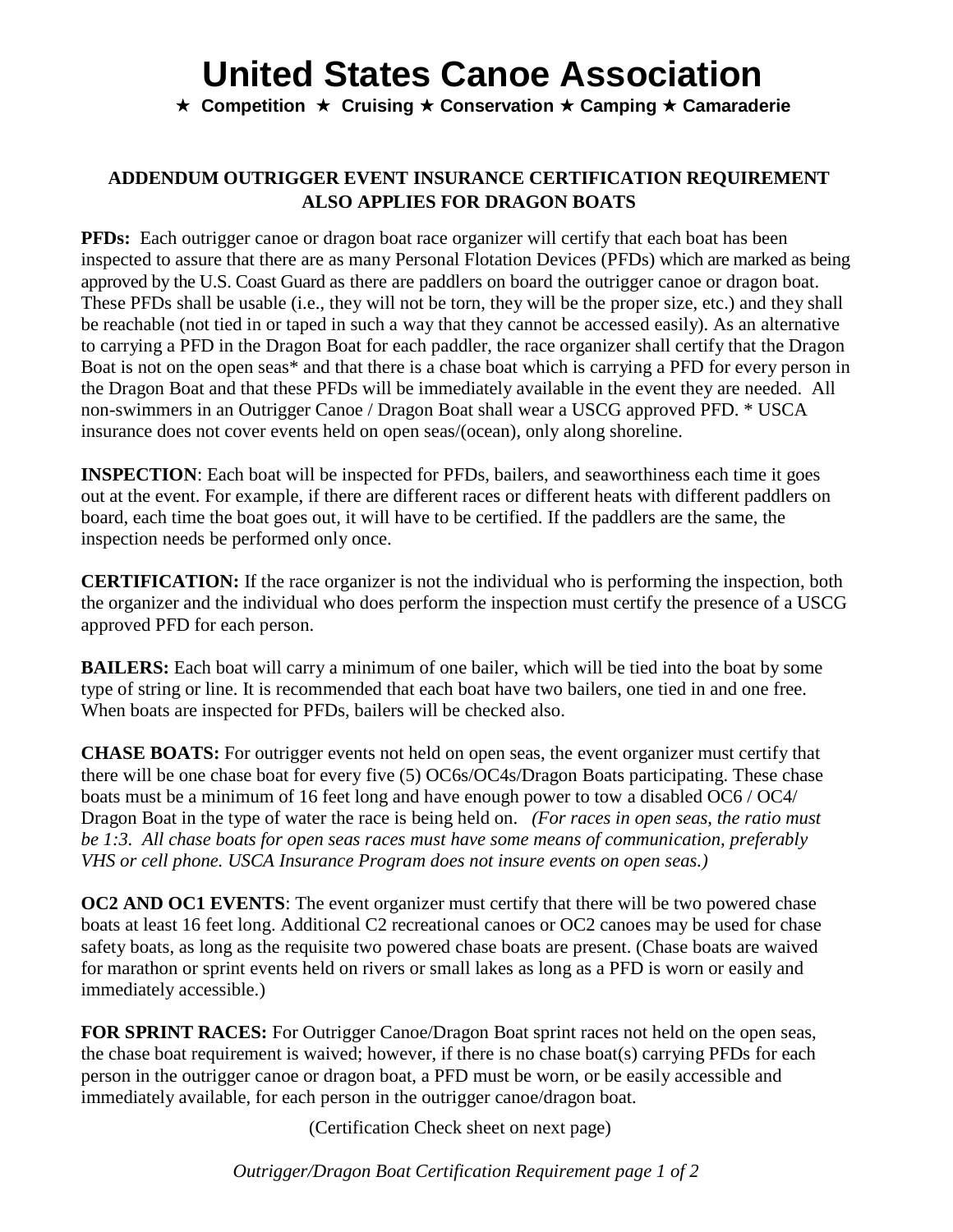**★ Competition ★ Cruising ★ Conservation ★ Camping ★ Camaraderie** 

### **OUTRIGGER AND DRAGON BOAT SAFETY CERTIFICATION CHECKSHEET**

| Organizer                                                                                                                                                                                                                                                                                                                                                                                                                                                                                                                                                                                                                                                                                                                                                                                                                                                                  |      |
|----------------------------------------------------------------------------------------------------------------------------------------------------------------------------------------------------------------------------------------------------------------------------------------------------------------------------------------------------------------------------------------------------------------------------------------------------------------------------------------------------------------------------------------------------------------------------------------------------------------------------------------------------------------------------------------------------------------------------------------------------------------------------------------------------------------------------------------------------------------------------|------|
| USCA Member/contact                                                                                                                                                                                                                                                                                                                                                                                                                                                                                                                                                                                                                                                                                                                                                                                                                                                        |      |
| Name(s) of person(s) checking PFDs and bailers                                                                                                                                                                                                                                                                                                                                                                                                                                                                                                                                                                                                                                                                                                                                                                                                                             |      |
|                                                                                                                                                                                                                                                                                                                                                                                                                                                                                                                                                                                                                                                                                                                                                                                                                                                                            |      |
|                                                                                                                                                                                                                                                                                                                                                                                                                                                                                                                                                                                                                                                                                                                                                                                                                                                                            |      |
| I hereby certify that I have checked each and every boat that is participating in our event and that<br>there is a Personal Floatation Device that is marked on the PFD as being approved by the United<br>States Coast Guard for every paddler, that these PFDs are immediately available and in working<br>order. As an alternative to carrying a PFD in the Dragon Boat for each paddler, I certify that the<br>Dragon Boat is not on the open seas and that there is a chase boat(s) which is carrying a PFD for<br>every person in the Dragon Boat and these PFDs will be immediately available in case they are<br>needed. I also certify that any non-swimmer will be wearing a PFD at all times when in an Outrigger<br>Canoe or Dragon Boat. Furthermore, I have checked that each and every Dragon Boat, OC6 or OC4<br>has at least one working bailer on board. |      |
| Legal Signature                                                                                                                                                                                                                                                                                                                                                                                                                                                                                                                                                                                                                                                                                                                                                                                                                                                            | Date |
| <b>Print Name</b>                                                                                                                                                                                                                                                                                                                                                                                                                                                                                                                                                                                                                                                                                                                                                                                                                                                          |      |
| Legal Signature                                                                                                                                                                                                                                                                                                                                                                                                                                                                                                                                                                                                                                                                                                                                                                                                                                                            | Date |
| <b>Print Name</b>                                                                                                                                                                                                                                                                                                                                                                                                                                                                                                                                                                                                                                                                                                                                                                                                                                                          |      |
| Legal Signature                                                                                                                                                                                                                                                                                                                                                                                                                                                                                                                                                                                                                                                                                                                                                                                                                                                            | Date |

Print Name

 Mail to: **Specialty Insurance Consultants, LLC c/o NFP ATTN: Brandi Hallum, USCA Program Administrator 1900 W. Nickerson Street, Suite 300 Seattle, WA 98119**

*Outrigger/Dragon Boat Certification Requirement page 2 of 2*